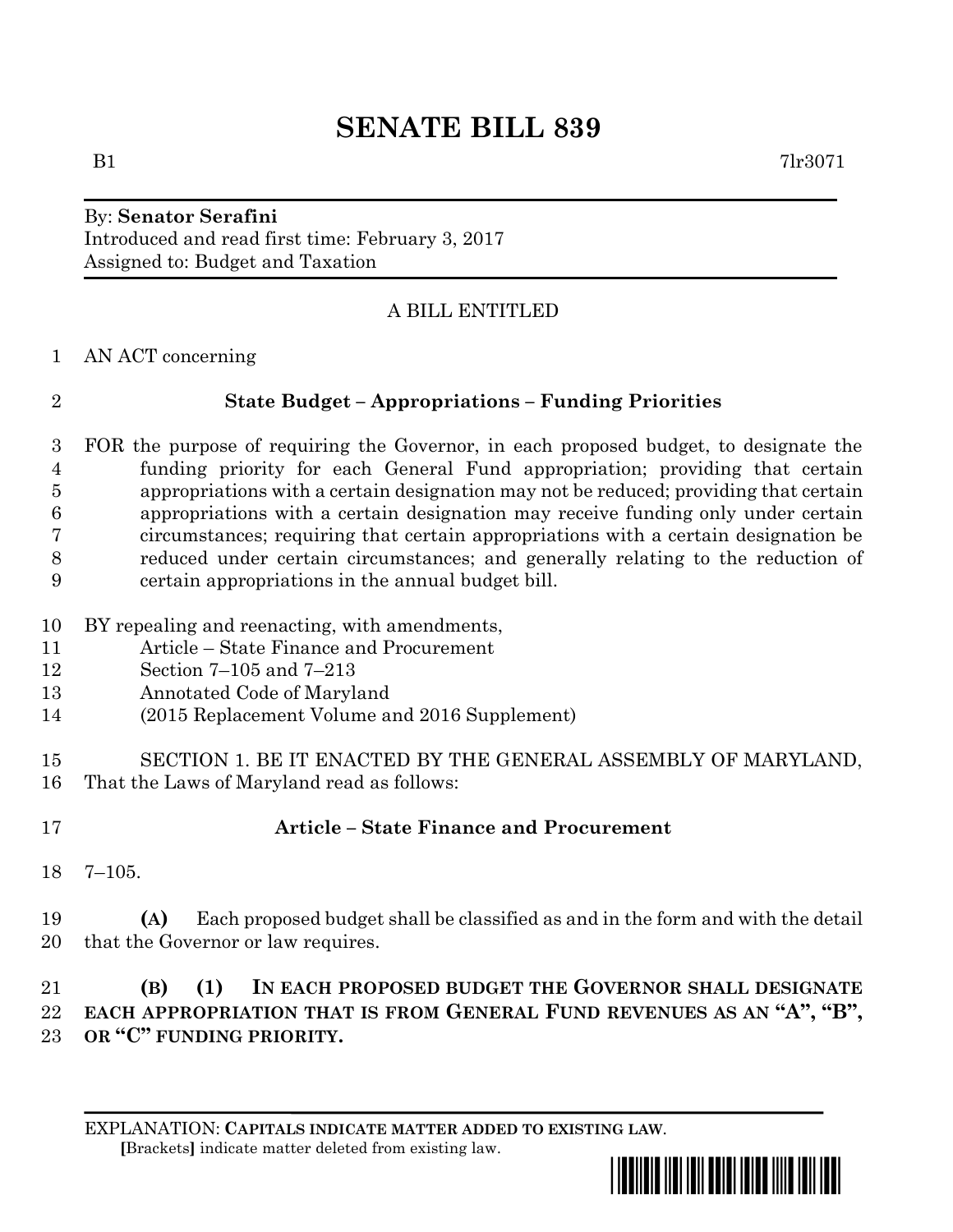#### **SENATE BILL 839**

 **(2) (I) AN APPROPRIATION DESIGNATED AS AN "A" FUNDING PRIORITY MAY NOT BE REDUCED.**

 **(II) AN APPROPRIATION DESIGNATED AS A "B" FUNDING PRIORITY SHALL BE REDUCED AS PROVIDED IN § 7–213(A)(2) OF THIS TITLE.**

 **(III) AN APPROPRIATION DESIGNATED AS A "C" FUNDING PRIORITY MAY RECEIVE FUNDING ONLY AS PROVIDED IN PARAGRAPH (3) OF THIS SUBSECTION.**

 **(3) (I) IF THE DECEMBER, MARCH, OR SEPTEMBER REPORTS REQUIRED UNDER § 6–106 OF THIS ARTICLE INCREASE THE ESTIMATED STATE REVENUES DISTRIBUTED TO THE GENERAL FUND FOR THE CURRENT FISCAL YEAR, THE GOVERNOR MAY, BY BUDGET AMENDMENT, AUTHORIZE THE RELEASE OF FUNDS FOR AN APPROPRIATION DESIGNATED AS A "C" FUNDING PRIORITY UNDER THIS SUBSECTION.**

 **(II) THE AMOUNT OF FUNDS THAT MAY BE RELEASED UNDER SUBPARAGRAPH (I) OF THIS PARAGRAPH MAY NOT EXCEED THE INCREASE IN THE ESTIMATED STATE REVENUES THAT ARE DISTRIBUTED TO THE GENERAL FUND.**

7–213.

 (a) (1) Subject to paragraph **[**(2)**] (3)** of this subsection and except as provided in subsection (b) of this section, with the approval of the Board of Public Works, the Governor may reduce, by not more than 25%, any appropriation:

(i) that the Governor considers unnecessary; or

22 (ii) that is subject to budgetary reductions required under the budget bill as approved by the General Assembly.

 (2) **EXCEPT AS PROVIDED IN SUBSECTION (B) OF THIS SECTION, IF THE DECEMBER, MARCH, OR SEPTEMBER REPORTS REQUIRED UNDER § 6–106 OF THIS ARTICLE REDUCE THE ESTIMATED STATE REVENUES DISTRIBUTED TO THE GENERAL FUND FOR THE CURRENT FISCAL YEAR, THE GOVERNOR SHALL REDUCE EACH APPROPRIATION DESIGNATED AS A "B" FUNDING PRIORITY BY THE SAME PERCENTAGE AS THE REDUCTION IN THE DECEMBER, MARCH, OR SEPTEMBER REPORT.**

 **(3)** At least 3 business days before the Board of Public Works may approve a proposed reduction of an appropriation under this subsection, the Secretary of Budget and Management shall: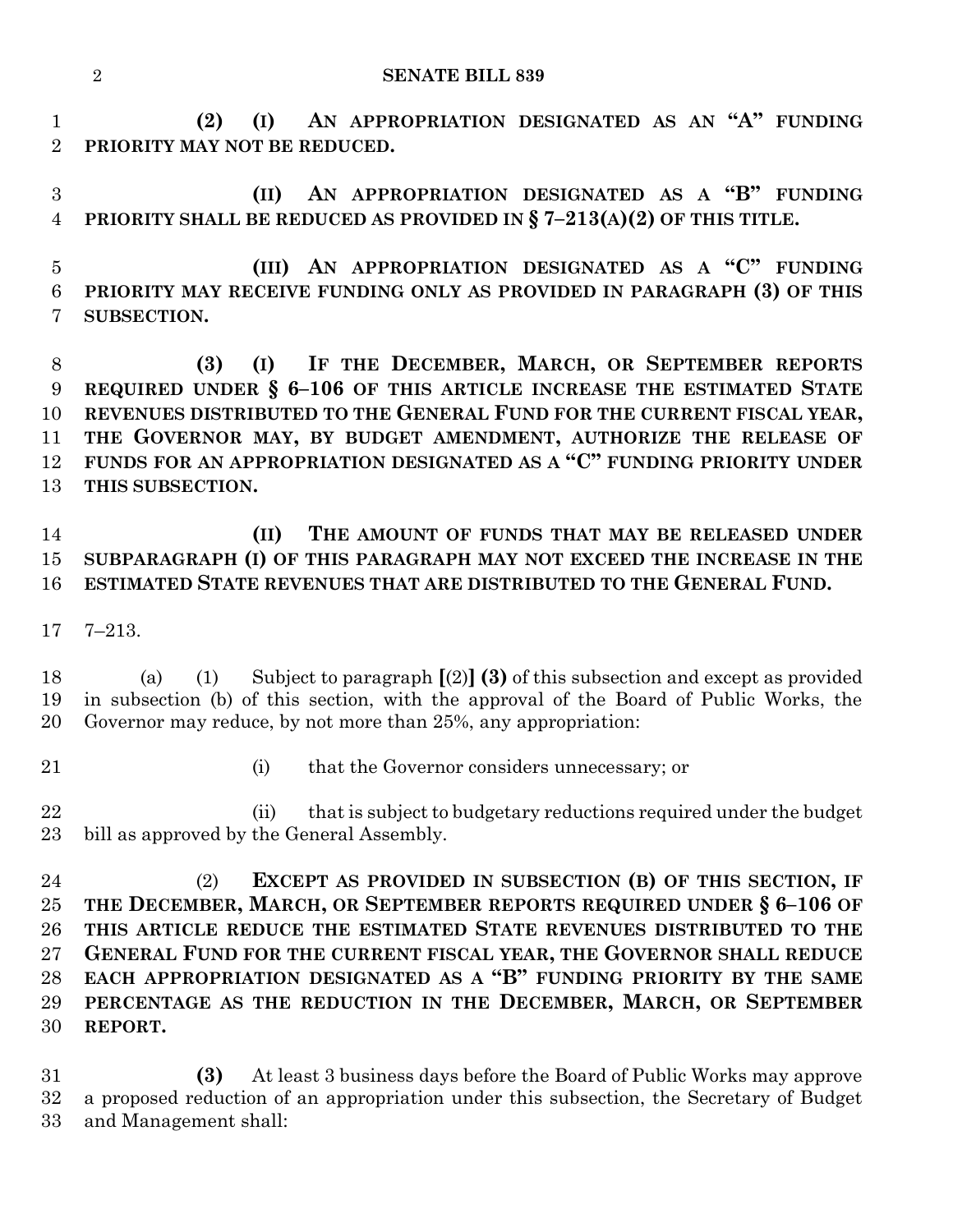#### **SENATE BILL 839** 3

 (i) publish on the Department of Budget and Management's Web site, in a machine–readable format, notice of the proposed reduction, including: 1. the name of the State agency or program for which the appropriation is intended and a brief narrative summary of the impact of the proposed reduction on the State agency or program; 2. the amount of the proposed reduction in both dollar and percentage values; 3. the fund source of the appropriation subject to the proposed reduction; and 4. any projected reductions in workforce as a result of the proposed reduction; (ii) provide the notice required under subparagraph (i) of this paragraph to the Board of Public Works for publication, in a machine–readable format, on the Board's Web site; and (iii) provide written notice of the proposed reduction, including the items specified under subparagraph (i) of this paragraph, to: 17 1. the Legislative Policy Committee; 2. the Senate Budget and Taxation Committee; and 19 3. the House Appropriations Committee. (b) (1) The Governor may not reduce an appropriation to the Legislative Branch or the Judicial Branch of the State government. (2) The Governor may not reduce an appropriation for: 23 (i) payment of the principal of or interest on the State debt; 24 (ii) public schools, including the Maryland School for the Deaf; (iii) the Maryland School for the Blind; or 26 (iv) the salary of a public officer, during the term of office. (3) Except as provided in § 8–109 of the State Personnel and Pensions Article, the Governor may not reduce an appropriation for the salary of any nontemporary

employee in the State Personnel Management System.